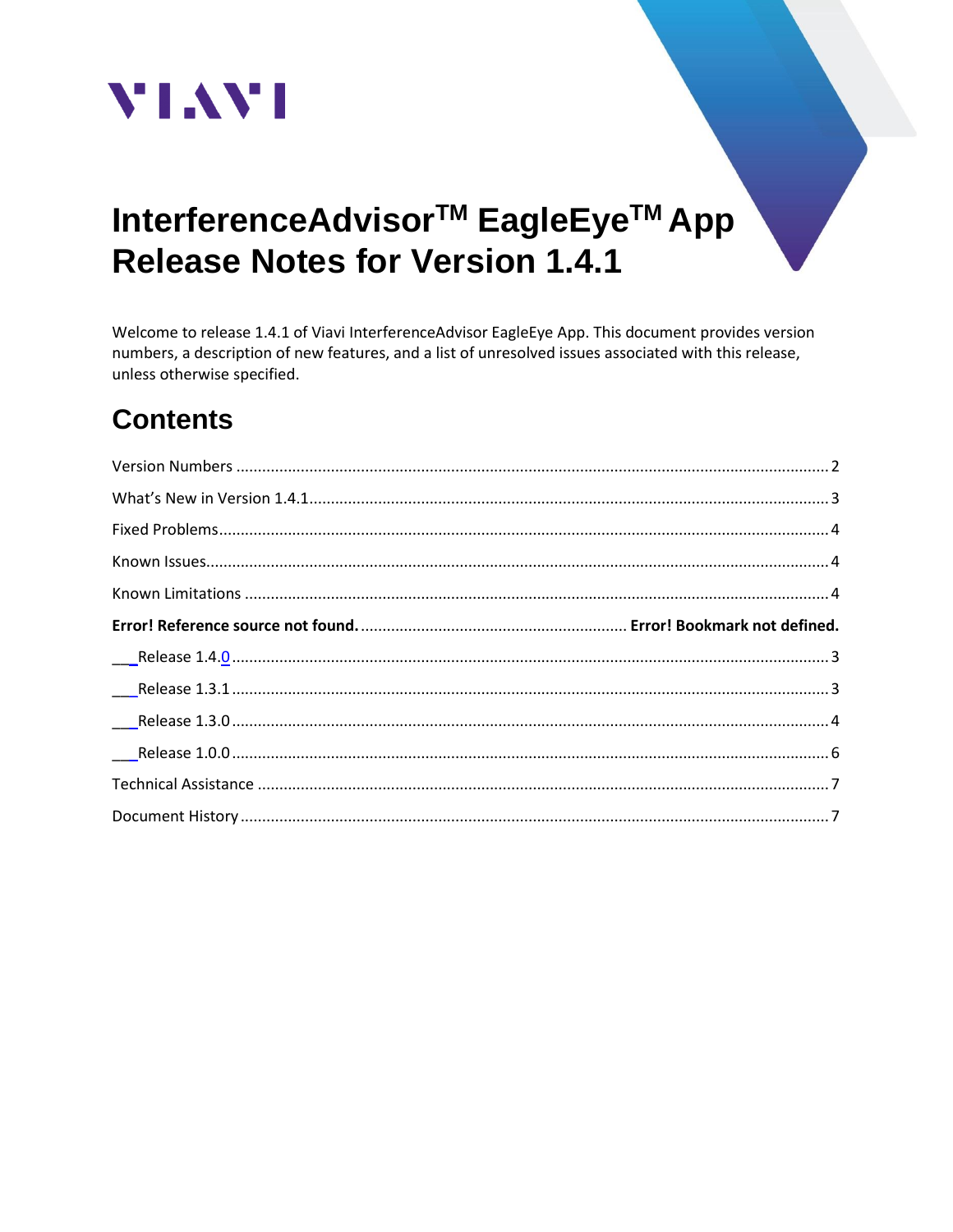## <span id="page-1-0"></span>**Version Numbers**

The following table lists the versions of related VIAVI hardware and/or software that can be used in conjunction with this release for InterferenceAdvisor EagleEye App.

#### **Software Application Version Configuration**

| <b>EAGLAFVA</b><br>$-27$ | ---- |
|--------------------------|------|
|                          |      |

#### **Compatible CellAdvisor Firmware Version**

JD780A, JD780B, or JD740B series | 3.090.032 or higher

## **What's New in Version 1.4.1**

**E** Timestamp added to the breadcrumb details in the Map view and the History

## **Installation**

- Online update is enabled with the following procedures:
	- o Run the EagleEye app.
	- o Go to **Settings**.
	- o Tap **About EagleEye**.
	- o Tap the **SOFTWARE UPDATE** button.

#### **System requirement**

- Android tablet (Samsung galaxy tab S3, 9.7") with the EagleEye app installed
- CellAdvisor JD780A, JD780B, or JD740B series (3.090.032 or higher) with the following options installed:
	- o Option #011 Interference Analyzer (required)
	- $\circ$  Option #010 GPS receiver and antenna (optional but required for gated sweep mode)
	- o Option #016 Wi-Fi connectivity (optional for USB communication but required for Wi-Fi communication)
	- o Option #180 InterferenceAdvisor Mobile Basic (required)
- Omni antenna
- Wi-Fi connection via Access Point (AP)
- USBTMC connection via a Standard USB type A to type B cable and Micro USB Host OTG cable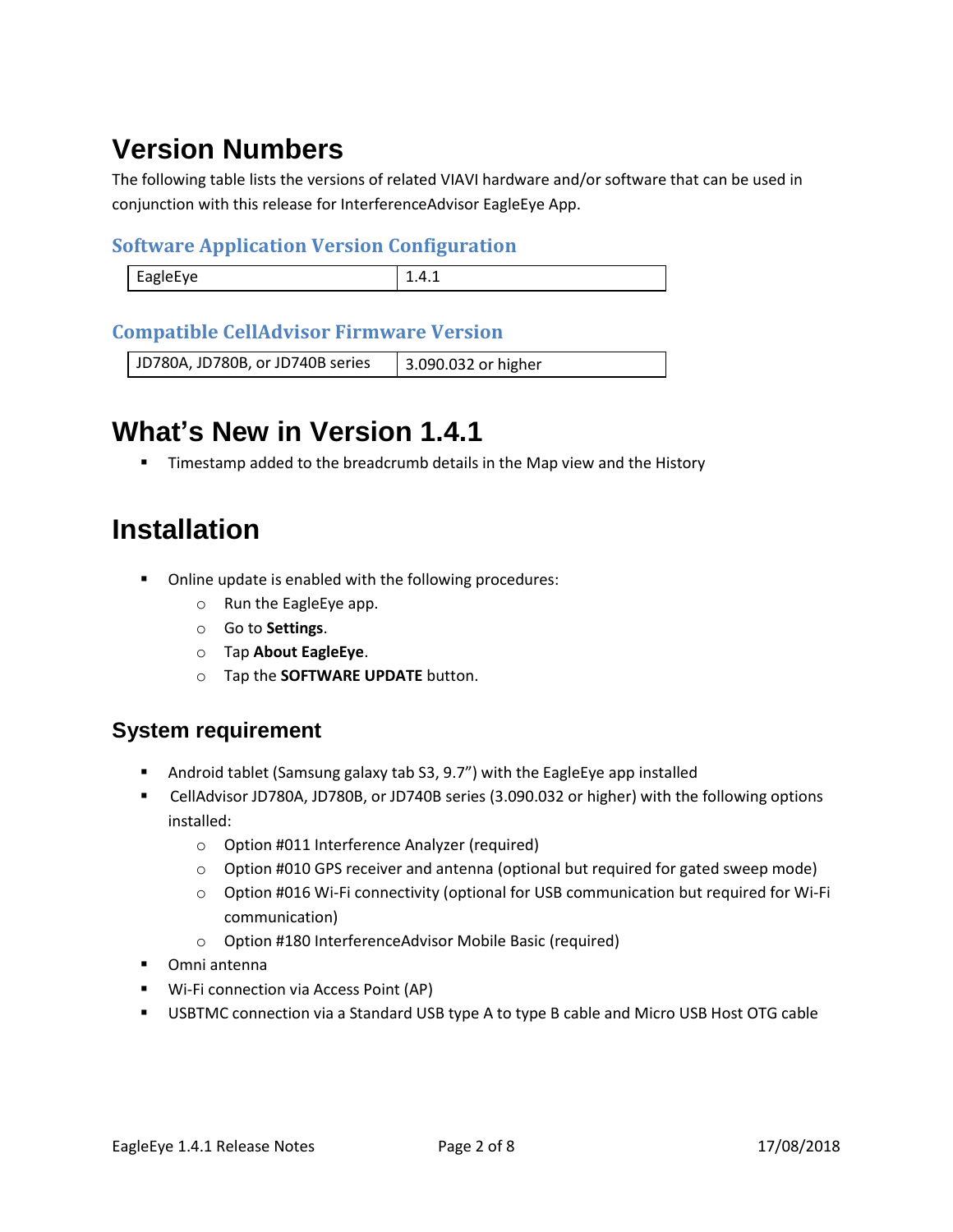- Offline Map Downloader
	- o Improved to load the world map when going to the offline map downloader
	- o Changed to go to my location when the 'my location' icon is tapped once
	- $\circ$  Changed to load a map area initially based on the current location for a first-time user
- For users in China only Fixed the GPS lock problem with OpenStreetMap. It requires the language setting set to Chinese to have the GPS work properly.

## **Known Issues**

**None** 

## **Known Limitations**

**None** 

## **Previous Version History**

This section provides history of previous software versions.

#### *Release 1.4.0*

### **Version Numbers**

The following table lists the versions of related VIAVI hardware and/or software that can be used in conjunction with this release for InterferenceAdvisor EagleEye App.

#### **Software Application Version Configuration**

| <b>EagleFye</b> | л |
|-----------------|---|
|                 |   |

#### **Compatible CellAdvisor Firmware Version**

<span id="page-2-0"></span>JD780A, JD780B, or JD740B series | 3.090.032 or higher

### **What's New in Version 1.4.0**

- New enhancement release of software application with the following features:
	- o Supportability of OpenStreetMap and offline maps
	- o Autosave of trace data and screenshots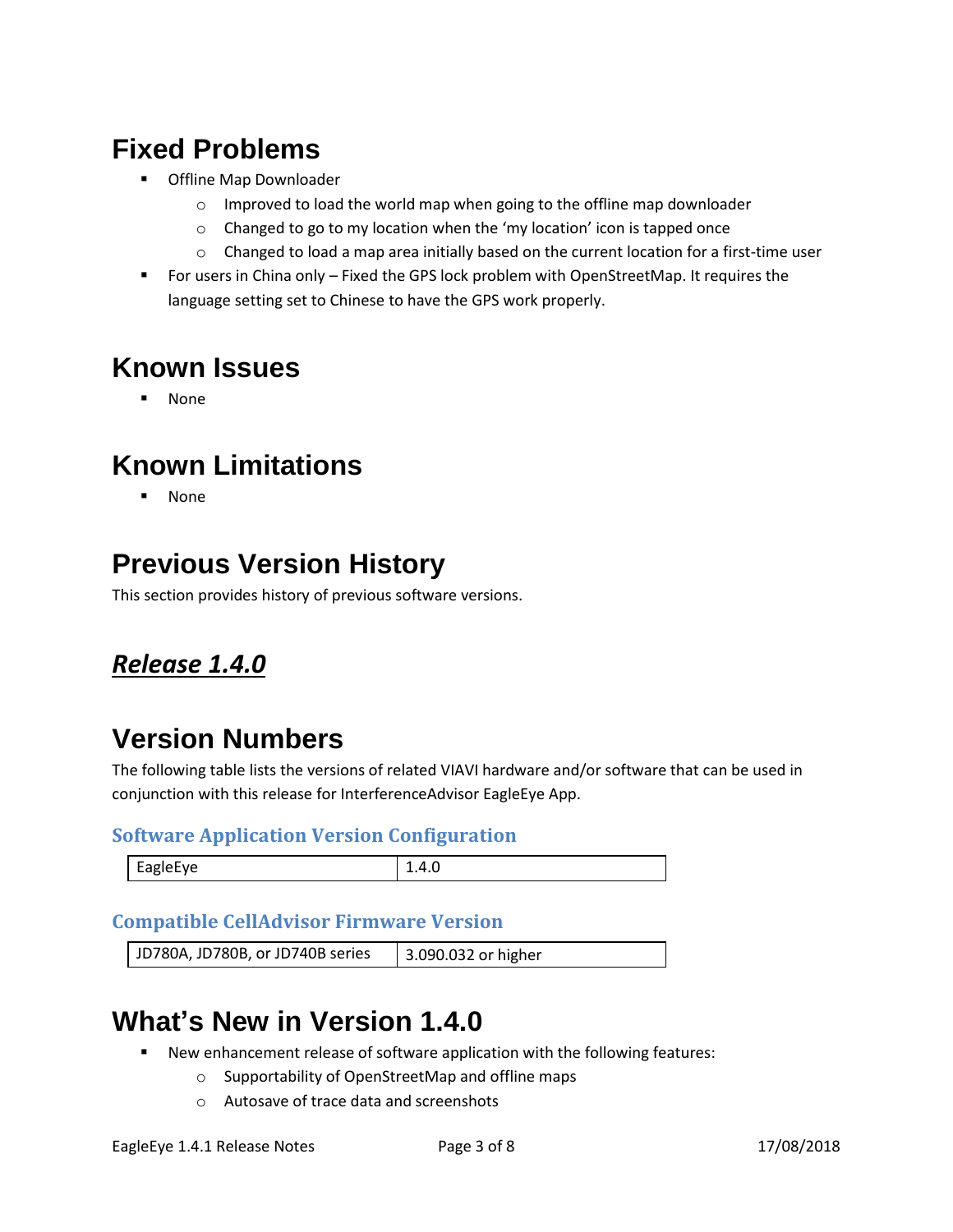- o Display of warning message at the start of the EagleEye app
- o Software update without connecting to a CellAdvisor
- o Addition of the spectrum 'Hold' button to pause/resume the trace update
- o Touch screen lock when driving
- o Language in Chinese

<span id="page-3-0"></span>▪ None

#### <span id="page-3-1"></span>**Known Issues**

▪ None

## <span id="page-3-2"></span>**Known Limitations**

▪ None

#### <span id="page-3-3"></span>*Release 1.3.1*

### **Version Numbers**

The following table lists the versions of related VIAVI hardware and/or software that can be used in conjunction with this release for InterferenceAdvisor EagleEye App.

#### **Software Application Version Configuration**

|--|

#### **Compatible CellAdvisor Firmware Version**

| JD780A, JD780B, or JD740B series | 3.065.447, 3.066.047, 3.070.041 |
|----------------------------------|---------------------------------|
|                                  | and later                       |

## **What's New in Version 1.3.1**

- New enhancement release of software application with the following features:
	- $\circ$  If there is no server response, users can still use the EagleEye app without closing it.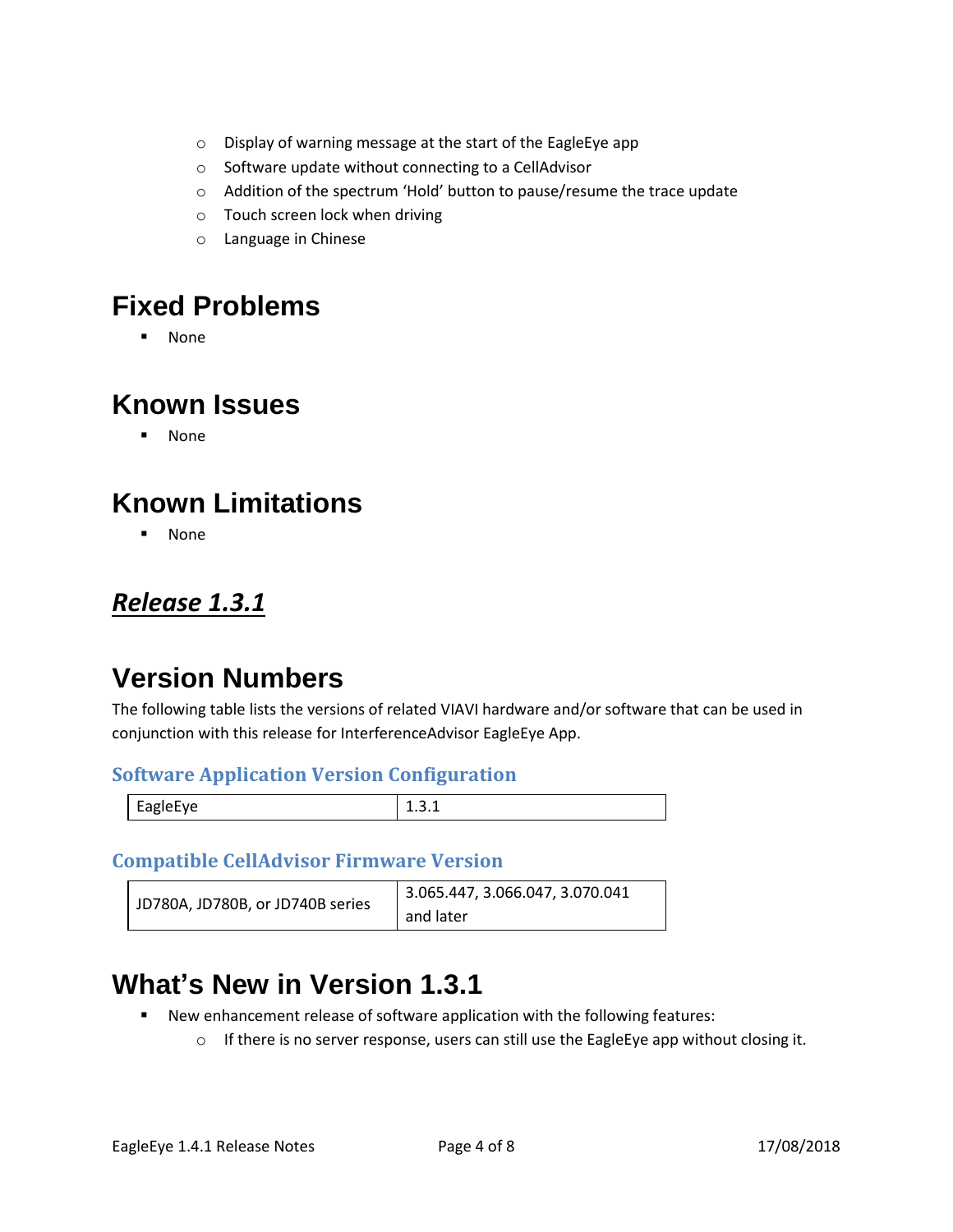▪ None

## **Known Issues**

▪ None

## **Known Limitations**

▪ None

#### <span id="page-4-0"></span>*Release 1.3.0*

### **Version Numbers**

The following table lists the versions of related VIAVI hardware and/or software that can be used in conjunction with this release for InterferenceAdvisor EagleEye App.

#### **Software Application Version Configuration**

| EagleEye |  |
|----------|--|
|          |  |

#### **Compatible CellAdvisor Firmware Version**

|                                  | 3.065.447, 3.066.047, 3.070.041 |
|----------------------------------|---------------------------------|
| JD780A, JD780B, or JD740B series | and later                       |

### **What's New in Version 1.3.0**

- New enhancement release of software application with the following features:
	- o Mini spectrogram on the map view (real time)
	- o Enable a marker to easily set and move to a designated frequency
	- o Sensitivity mode to support a quick move to an optimized mode based on pre-defined settings (shortcut)
	- o Sweep mode control between Fast and Normal
	- o Enable tracking settings
	- $\circ$  Enable peak power bandwidth setting so that users can set peak power bandwidth to be included on location estimation within the span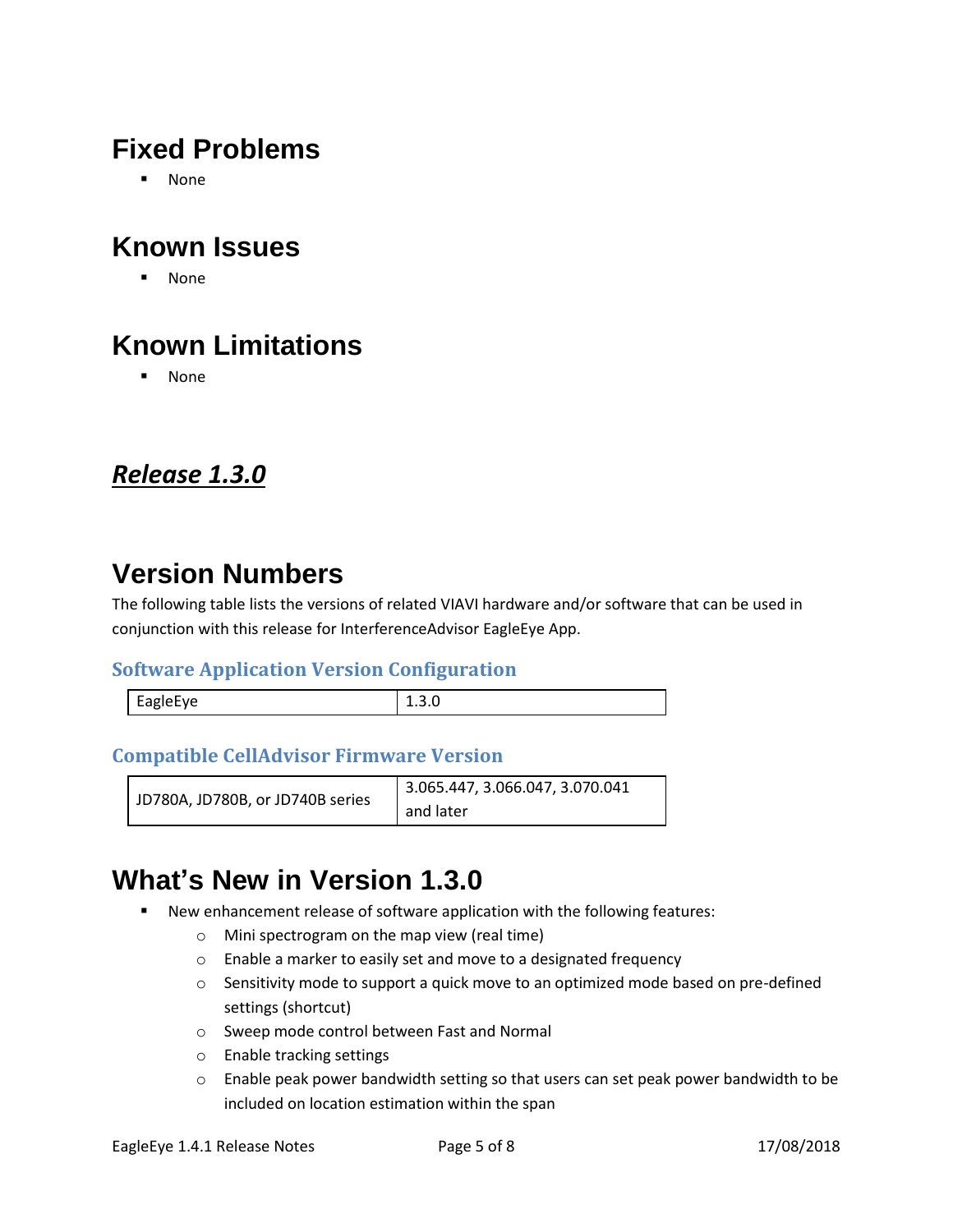- o Enable a voice prompt repeatedly after the first estimation
- o Add a hide and show menu
- o Add s shortcut to show satellite view
- o Alarm sound control for spectrum limit alarm and/or map view alarm
- o Improve usability to quickly access and/or change configurations.
- o Spectrum information display (RBW, Atten, Preamp)
- $\circ$  Add channel power bandwidth setting values on the spectrum display (Mini spectrum, Spectrum, Spectrum Control)
- o Match the color set in a map view and a history view
- o USBTMC communication
- o Support gated sweep setting for TDD interference hunting
- o License activation control
- o Logging with power history graph

**None** 

#### **Known Issues**

▪ None

### **Known Limitations**

▪ None

#### <span id="page-5-0"></span>*Release 1.0.0*

### **Version Numbers**

The following table lists the versions of related VIAVI hardware and/or software that can be used in conjunction with this release for InterferenceAdvisor EagleEye App.

#### **Software Application Version Configuration**

| $\sim$ $\sim$<br><b>EagleFve</b><br>$\cdot$<br>$\overline{\phantom{0}}$<br>$-90 - 1$ |  |
|--------------------------------------------------------------------------------------|--|
|                                                                                      |  |

#### **Compatible CellAdvisor Firmware Version**

JD780A, JD780B, or JD740B series  $\parallel$  3.061.xxx and later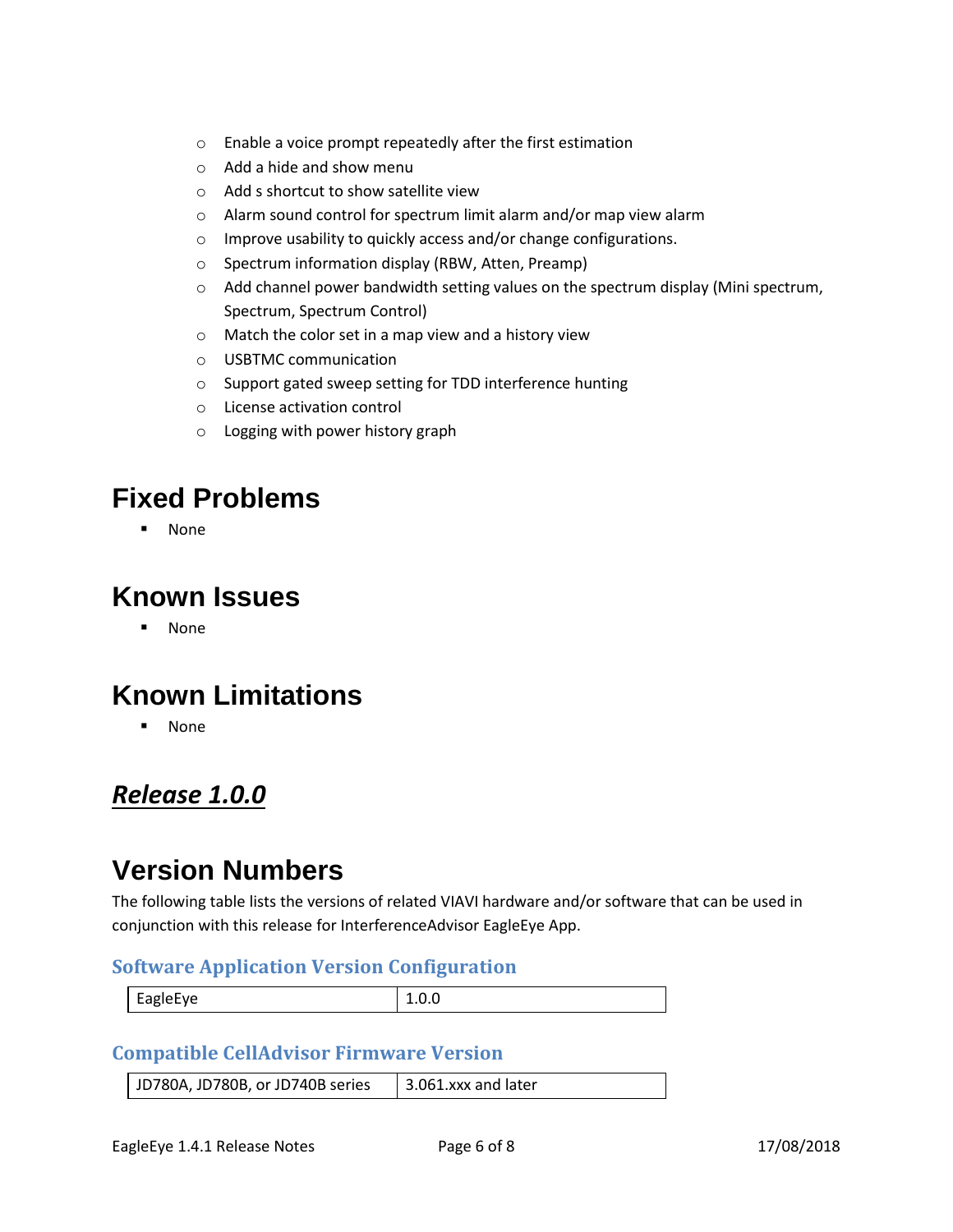## **What's New in Version 1.0.0**

- **EXECT:** First release of software application with the following features:
	- o Visualize received signal strength on the roads
	- o Indicate suspected area of interference onto map
	- o Directions and navigations
	- o Spectrum control and display

## **Fixed Problems**

▪ None

### **Known Issues**

▪ None

## **Known Limitations**

▪ None

### <span id="page-6-0"></span>**Technical Assistance**

For assistance related to the use of your product, call or e-mail VIAVI Technical Assistance Center (TAC) in your region. For a current listing of TAC phone numbers and e-mail addresses, go to: *<http://www.viavisolutions.com/en/services-and-support/support/technical-assistance>*

### <span id="page-6-1"></span>**Document History**

| <b>Revision</b>  | Date          | <b>Reason for revision</b> |
|------------------|---------------|----------------------------|
| 22114264 rev 004 | Aug 17, 2018  | 1.4.1 EagleEye App Release |
| 22114264 rev 003 | May 16, 2018  | 1.4.0 EagleEye App Release |
| 22114264 rev 002 | Sep 25, 2017  | 1.3.1 EagleEye App Release |
| 22114264 rev 001 | July 24, 2017 | 1.3.0 EagleEye App Release |
| 22114264 rev 000 | June 20, 2016 | 1.0.0 EagleEye App Release |